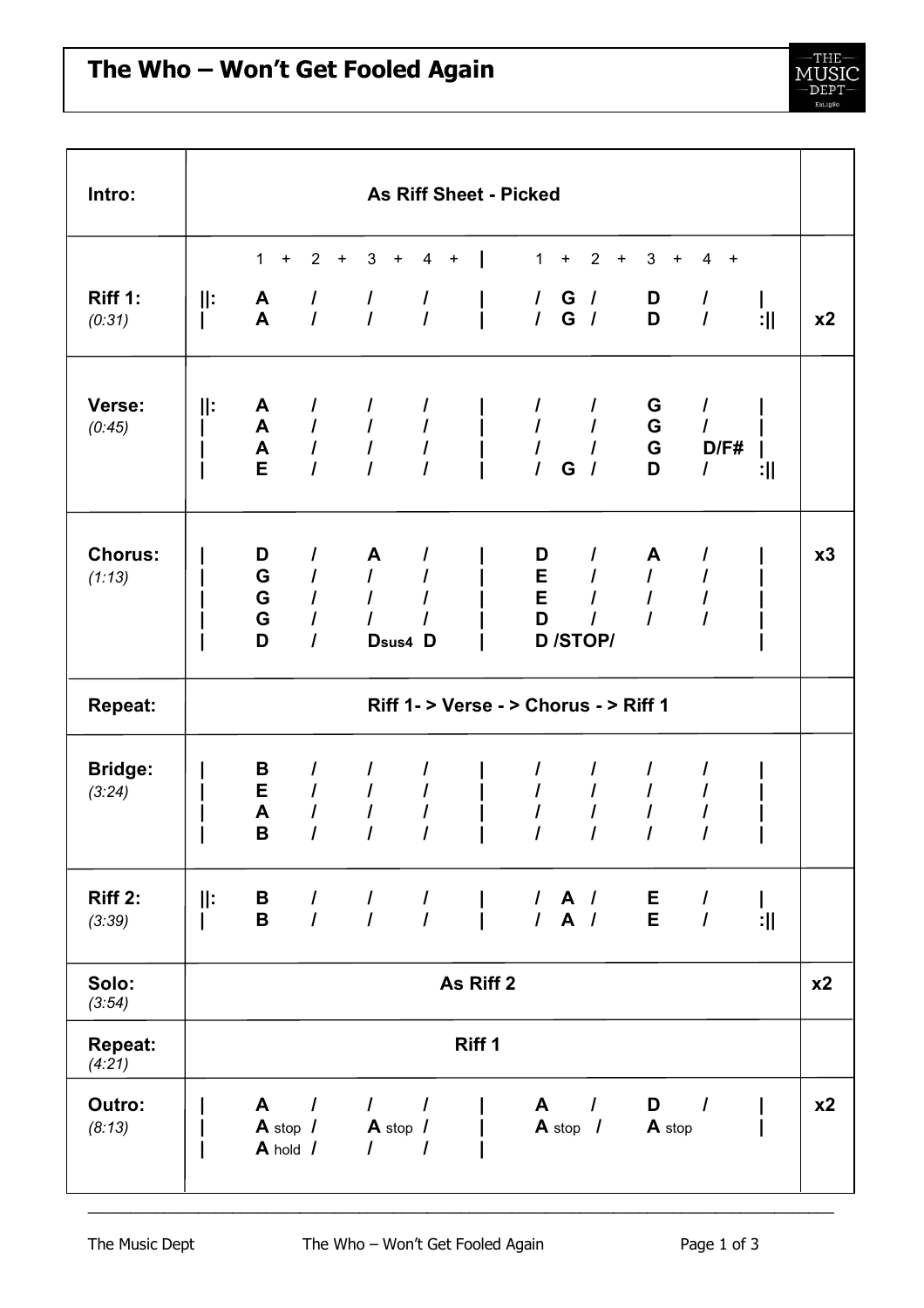



## **Chorus Vocal:**







## **Outro:**



\_\_\_\_\_\_\_\_\_\_\_\_\_\_\_\_\_\_\_\_\_\_\_\_\_\_\_\_\_\_\_\_\_\_\_\_\_\_\_\_\_\_\_\_\_\_\_\_\_\_\_\_\_\_\_\_\_\_\_\_\_\_\_\_\_\_\_\_\_\_\_\_\_\_\_\_\_\_\_\_\_\_\_\_\_\_\_\_